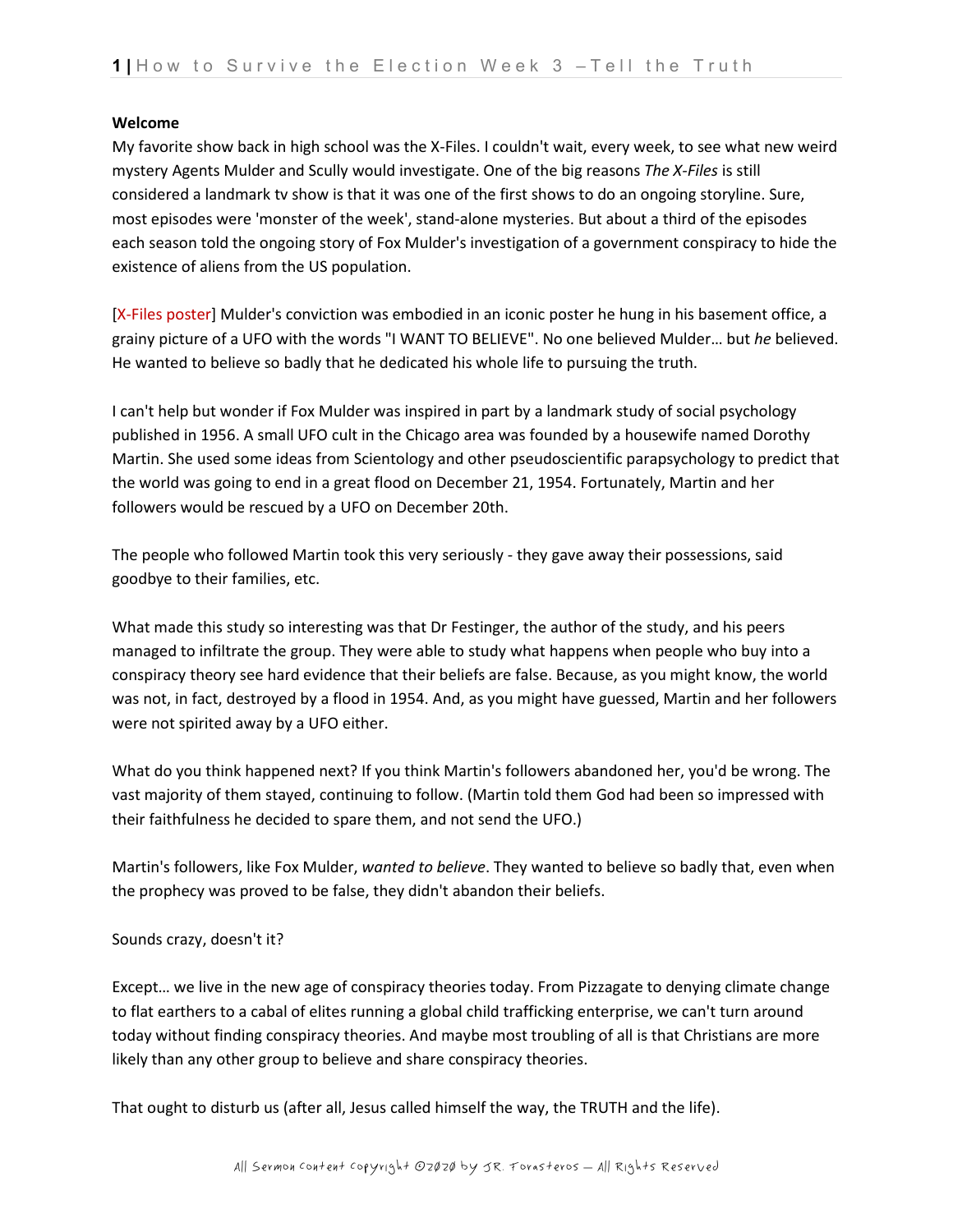So today, we're going to talk about truth. As we approach the election, as we're inundated more and more by lies and half truths and distorted perspectives, how do we maintain a priority on truthfulness?

### **Message**

I don't know if you're aware, but there's an election in just under a month. Kidding - I don't know that you can live anywhere in this country right now and not be aware that the election is fast approaching. And the refrain I've heard over and over is, "Wow, I didn't think it could get worse than 2016." We're experiencing this election as one of deep divisions, and as if a global pandemic wasn't enough, we're bearing the stress of a divided nation.

So for the next four weeks leading up to the election, we're exploring how to survive the election. We're going to explore for experiences we all have as we navigate this season. And we're going to ask, "How do we follow Jesus through this season? What does it look like to bear Jesus' image faithfully as we live together in these next couple of months?"

A couple of disclaimers: this is not going to be a partisan series. The Church has never and will never endorse candidates or parties. Politics is about how we live together, and the Church is deeply political that "love your neighbor the same way you love yourself" command is a political statement because it's about how we live together. But political and partisan are not the same thing. So while we're going to talk in this series about how we navigate the complex world of relationships, we're not going to endorse candidates or parties or tell you how to vote.

Second, this is going to be a series that asks a lot of us. You'll see it today when we dive into the difference between 'kind' and 'nice'. We believe that real relationships are deep relationships. Catalyst doesn't settle for superficial. So we're going to have to get real - with ourselves, with God and with each other.

We started with kindness - how it differs from superficial niceness and draws us instead into deeper, more authentic relationships. Last week, Sonya talked with us about how to grieve well and with one another.

Today is all about truth. In a world of fake news, alternative facts and conspiracy theories, how do we insist on being a people of truth?

Let's start by acknowledging this is something we all struggle with. Who among us hasn't liked, shared or retweeted a story on social media, only to learn later it's not true? Or repeated a headline without reading the article because, if this is a safe place and we can be really honest, it confirmed what I already thought to be true about an issue or candidate? And how many of us (again, being really honest here) find it hard to hear evidence that contradicts what we already believe?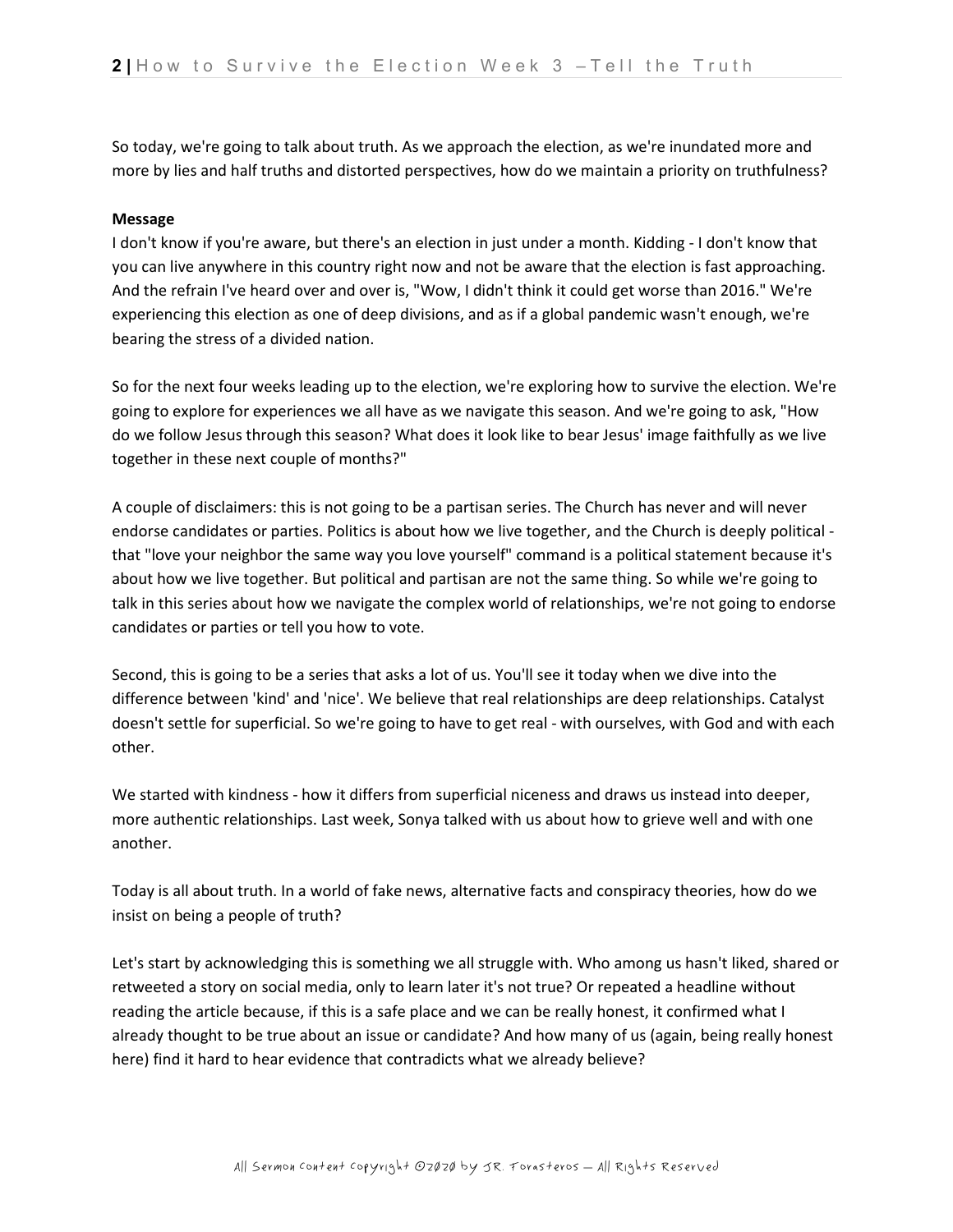It turns out our brains are hardwired to filter information and privilege information that conforms to ideas we already believe. We *want* to believe. Jay Van Bavel, associate professor of neural science at New York University, wanted to understand our inability to discern real news from fake. He conducted a study that examined over 500,000 tweets on politically charged topics like climate change and guncontrol. He found something fascinating: there was a strong correlation between the number of retweets and the number of moral-emotional words in a tweet.

So if a tweet had just strict facts, with no editorializing, it didn't get a lot of traction. But if the tweet included a word like "greed" - a word that implies a moral framework and triggers an emotional response, then it got more action. And the more of those words a tweet had, the more retweets it got. But - and here's the kicker - only by accounts that shared a similar moral framework.

So the more emotionally charged a tweet is, the more likely it is to be bounced around an ideological echo chamber.

In other words, we react to - and share - things that confirm what we already believe. For Van Bavel, this wasn't an accident. We were created to belong - it's our most deeply-seated desire. And the way we think about politics is tied directly to that - how we live together, how we *belong together*, is a political question. So our beliefs about politics are really beliefs about our identity.

Which means we get really, really protective of them. We tend to embrace ideas and facts that support and confirm our beliefs. And we tend to dismiss ideas and facts that challenge our beliefs.

Whew. That's hard to admit. If there's any consolation, maybe it's that this is a deeply human impulse. Our struggle to be a people of truth is ancient, and we see the same struggle in the people of Scripture.

[Scripture Slide] Turn with me to Ephesians 4. This letter was written to Christians who live in the Greek city of Ephesus. It was a cosmopolitan port city, a crossroads of religions, cultures, philosophies. Everyone had an opinion on what counted as Truth with a capital T.

Sound familiar? The author of Ephesians writes to Christians in this topsy-turvy culture

We will no longer be immature like children. We won't be tossed and blown about by every wind of new teaching. We will not be influenced when people try to trick us with lies so clever they sound like the truth. Instead, we will speak the truth in love, growing in every way more and more like Christ, who is the head of his body, the church…

That sounds pretty amazing, especially in this divided, divisive time. We won't be influenced by clever lies. We speak the truth in love. Every day, the way we live in the world makes us more and more like Jesus. In Ephesians, this isn't a passing thought. They go on to insist that this commitment to truthfulness is a hallmark of Jesus-people. It's one thing that marks us out as different from the world around us (the 'Gentiles' in this next bit):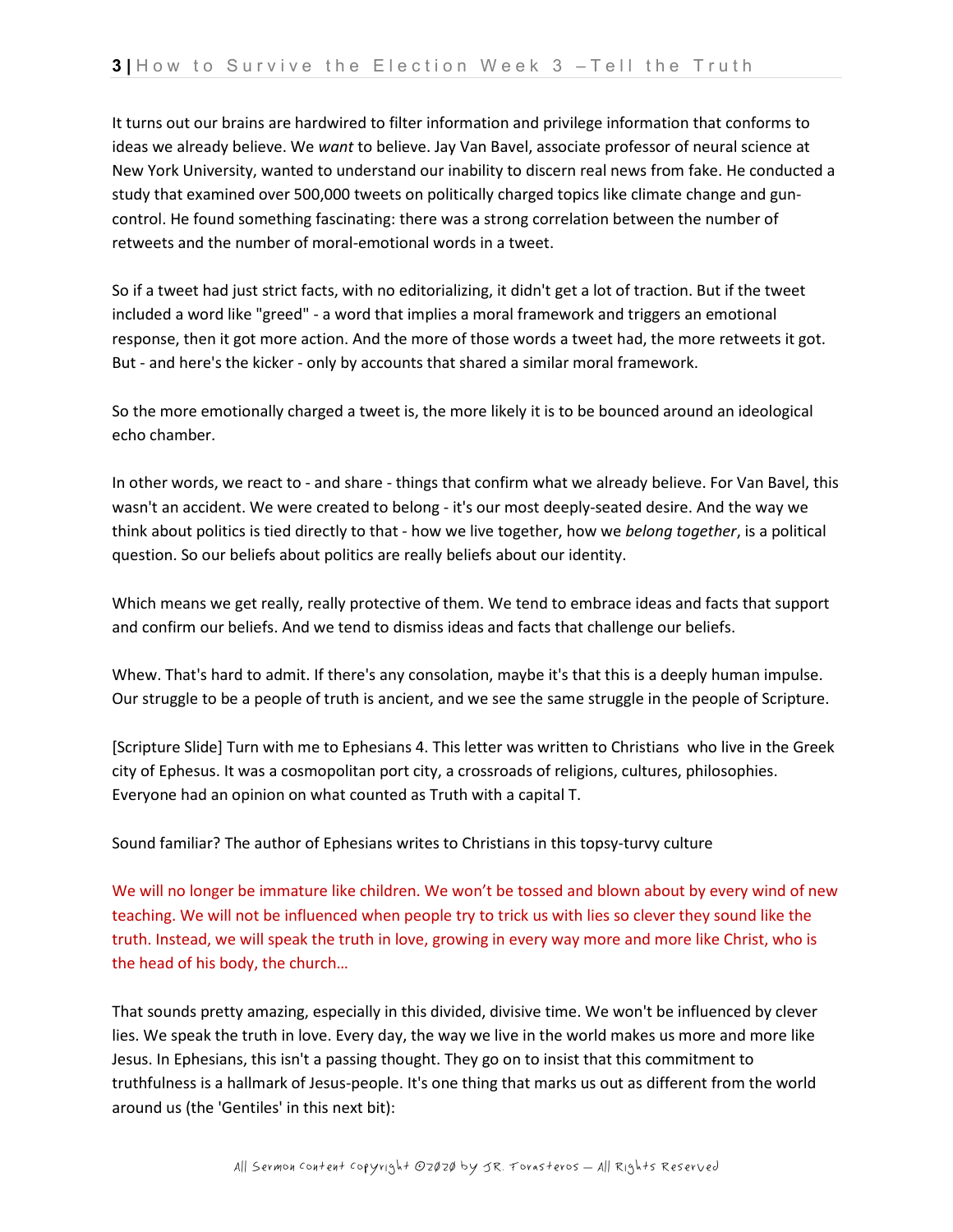With the Lord's authority I say this: Live no longer as the Gentiles do, for they are hopelessly confused. Their minds are full of darkness; they wander far from the life God gives because they have closed their minds and hardened their hearts against him. They have no sense of shame. They live for lustful pleasure and eagerly practice every kind of impurity.

But that isn't what you learned about Christ. Since you have heard about Jesus and have learned the truth that comes from him, throw off your old sinful nature and your former way of life, which is corrupted by lust and deception. Instead, let the Spirit renew your thoughts and attitudes. Put on your new nature, created to be like God—truly righteous and holy.

So stop telling lies. Let us tell our neighbors the truth, for we are all parts of the same body. -- Ephesians 4:14-25

Because Jesus has made us new, because we are throwing off our old ways and living in the Spirit, *because of the way God has changed us, let's stop telling lies*.

What does it mean for us to take Ephesians' instructions seriously in the age of fake news and conspiracy theories? First, we need to acknowledge that we're doing a *bad* job right now. Christians are more likely than any other group to believe and share conspiracy theories. We're as partisan, and as likely to share fake news and unverified stories as anyone else.

In other words, far from different. We're just like the Gentiles of our day, if not worse.

When we discern that gap between who we are and who God calls us to be in Jesus, our first movement is to repentance. We lay down our defenses and say, "God, this is us. We're sorry. Make us more like Jesus."

Then we have to ask some serious, practical questions. Discerning truth from fake news is a question of Wisdom. There's a proverb that is particularly helpful as we navigate this (actually, Proverbs 18 is filled with gems, but that's going to be your homework this week):

### The first to speak in court sounds right — until the cross-examination begins. -- Proverbs 18:17

We have a modern version of this proverb: there're two sides to every story. But here's the problem because our brains are hardwired for belonging, we tend to give credence to stories and ideas that support our identity (whether it's political, religious or whatever).

We don't have any problem treating stories and ideas with suspicion - as long as they contradict what we already believe.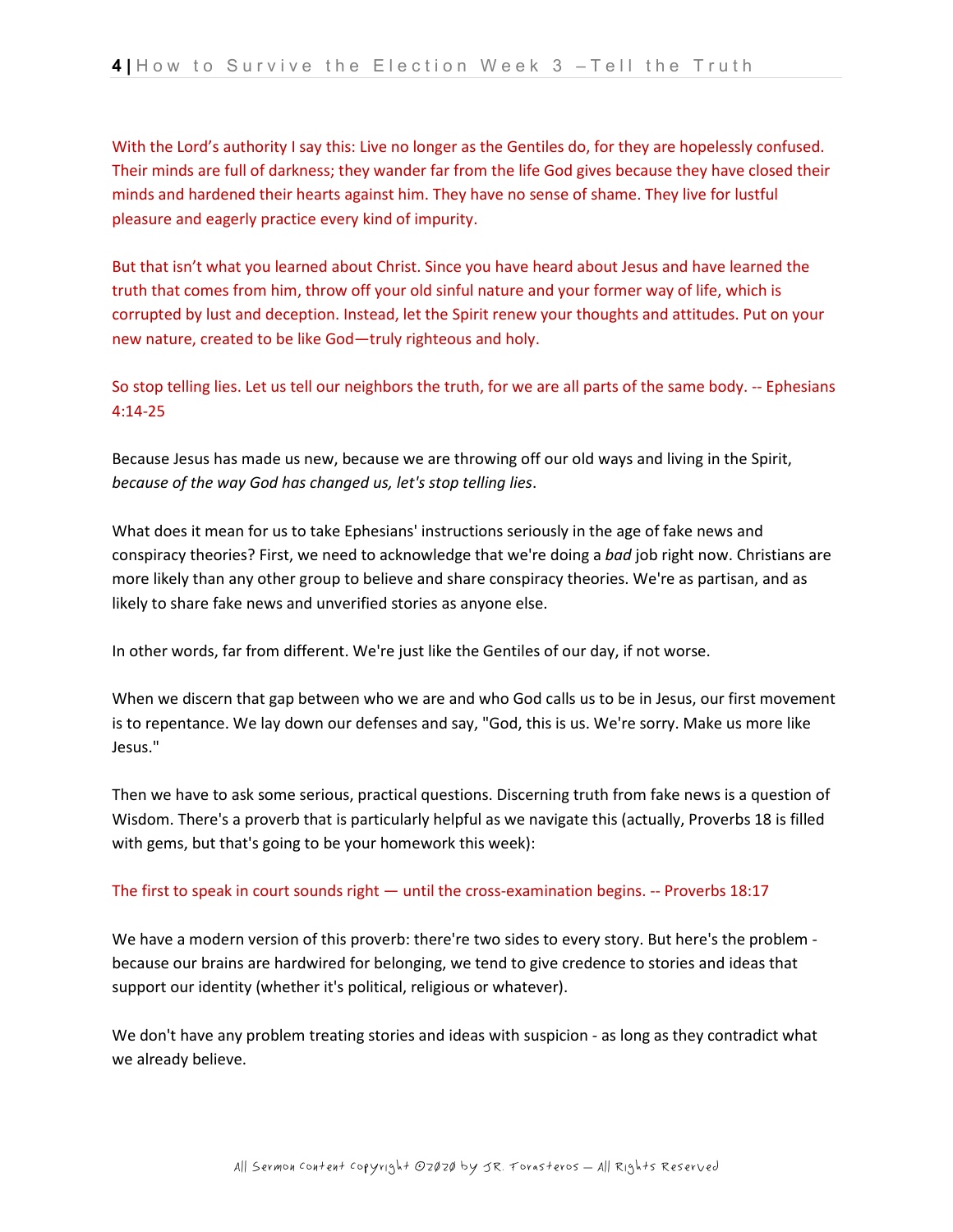We have it backwards. So, if we're serious about being a people of truth in the age of fake news and alternative facts, we need to embrace a practice:

Treat stories that confirm what we already think with suspicion. We need to quit giving ourselves the benefit of the doubt.

This is a commitment to intellectual humility. It's an acknowledgement that we're flawed and vulnerable, that we build our identities around things - like political ideologies. Ideologies subtly become idols, drawing us away from God, making us more and more like the rest of the world and less and less like Jesus.

So it's not that we quit treating the things that challenge us with suspicion - as though they're true just because they're new information. It's that we quit giving ourselves the benefit of the doubt. We introduce a practice that helps us acknowledge that our need to belong can actually short-circuit our ability to love God with all our minds.

But here's the good news: When we all do this together, we can become a whole church that takes truth seriously. That's actually the vision in Ephesians. Just before the passage we read, the author said this:

These are the gifts Christ gave to the church: the apostles, the prophets, the evangelists, and the pastors and teachers. Their responsibility is to equip God's people to do his work and build up the church, the body of Christ. This will continue until we all come to such unity in our faith and knowledge of God's Son that we will be mature in the Lord, measuring up to the full and complete standard of Christ. Then we will no longer be immature like children. We won't be tossed and blown about by every wind of new teaching. We will not be influenced when people try to trick us with lies so clever they sound like the truth. Instead, we will speak the truth in love… -- Ephesians 4:11-15

This pursuit of truth isn't something we do alone. This is a collective effort, something we do together as a congregation. God has blessed us with prophets and evangelists and pastors and teachers who help us learn to discern truth, separate truth from fake news.

I need you to help me learn truth. And you need me. God created us to belong, and we need to belong to each other to learn truth.

When Dr. Festinger published his report about that UFO cult he infiltrated, the one that, even after their doomsday prophecy didn't happen, refused to abandon their beliefs, he sought to answer the question, "Why?" Why did these people cling so tightly to beliefs that were obviously false?

One of his big conclusions was that these individuals had invested a *lot* in their false beliefs. They had given up homes, money, possessions. Another was that they had *support*. They had each other. To reinforce their false beliefs.